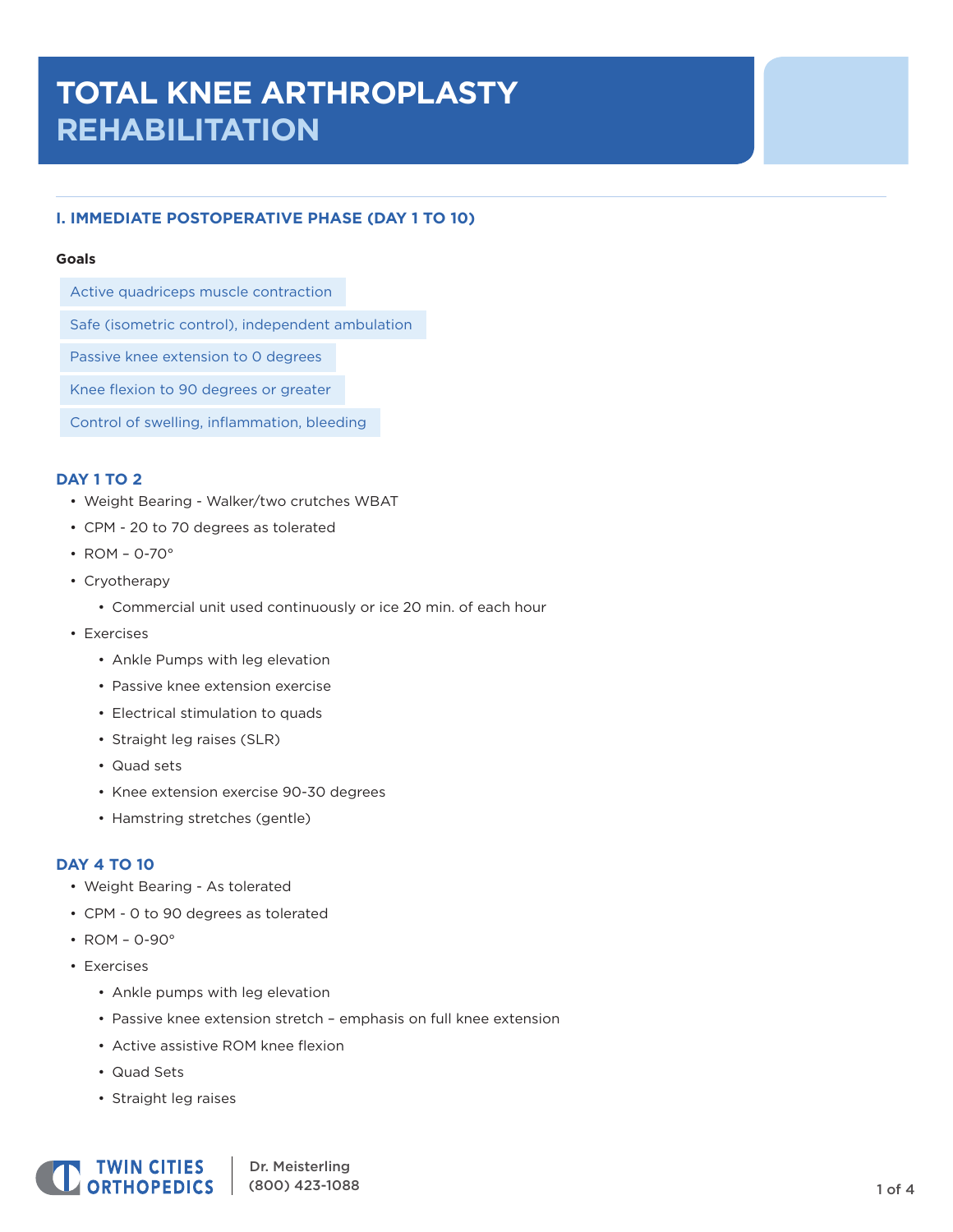- Hip abduction/adduction
- Knee extension exercise 90-0 degrees
- Continue use of cryotherapy
- Gait Training Continue safe ambulation. Instruct in transfers

## **II. MOTION PHASE (WEEK 2-6)**

#### **Goals**

Improve range of motion

Enhance muscular strength/endurance

Dynamic joint stability

Diminish swelling/inflammation

Establish return to functional activities

Improve general health

## **CRITERIA TO ENTER PHASE II**

- 1. Leg control, able to perform SLR
- 2. Active ROM 0-90 degrees
- 3. Minimal pain/swelling
- 4. Independent ambulation/transfers

## **WEEK 2-4**

- Weight Bearing WBAT with assisted device
- ROM Week 2: 100-105° Week 3: 110-115°

Week 4: 125°+

- Exercises
	- Quad Sets
	- Knee extension exercise 90-0 degrees
	- Terminal knee extension 45-0 degrees
	- Straight leg raises (flexion/extension)
	- Hip abduction/adduction
	- Hamstring curls
	- 1/4 Squats
	- Stretching
		- Hamstrings, Gastrocnemius, Soleus, Quads
	- Bicycle ROM Stimulus
	- Initiate pool program
	- Continue passive knee extension stretch



Dr. Meisterling (800) 423-1088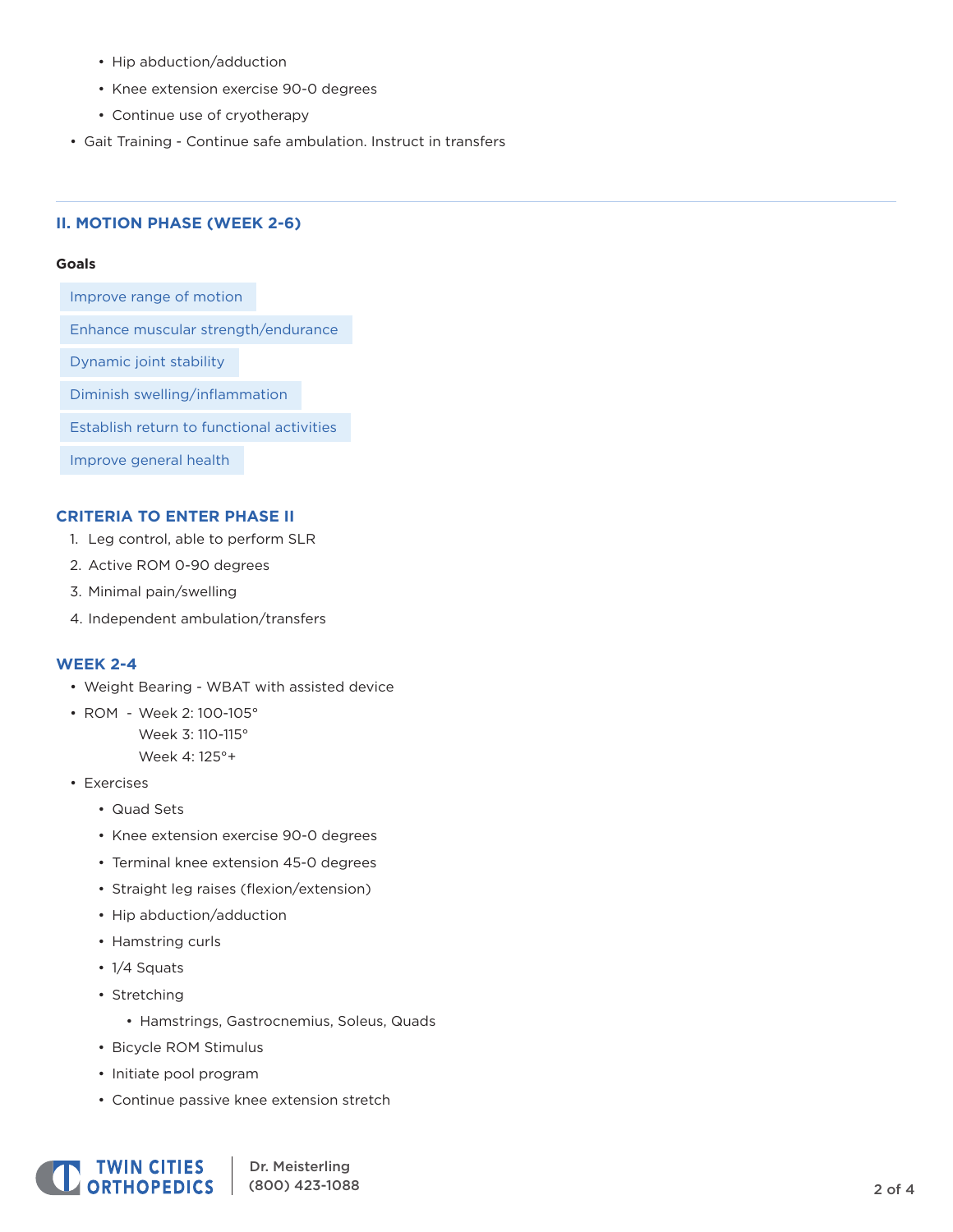- Continue use of cryotherapy
- Discontinue use of TEDS hose at 2-3 weeks (physician's approval)
- Begin front lunge & lateral step up week 3
- Begin machine program (gentle) week 4
	- Leg press
	- Hip abduction/adduction

## **III. INTERMEDIATE PHASE (WEEK 5-12)**

#### **Goals**

Enhancement of strength/endurance

Eccentric/concentric control of the limb

Cardiovascular fitness

Functional activity performance

#### **CRITERIA TO ENTER PHASE III**

- 1. Range of motion 0-115 degrees
- 2. Voluntary quadriceps muscle control
- 3. Independent ambulation
- 4. Minimal pain/inflammation

## **WEEK 5-10**

- Exercises
	- Continue all exercises listed in Phase II
	- Initiate progressive walking program
	- Initiate endurance pool program
	- Continue closed kinetic chain & machine exercises
	- Progress to entire lower extremity strengthening
	- Return to functional activities
	- Emphasize eccentric/concentric knee control

## **IV. ADVANCED ACTIVITY PHASE (WEEK 10-26)**

#### **Goals**

Allow selected patients to return to advanced level of function (recreational sports)

Maintain/improve strength and endurance of lower extremity

Return to normal life style